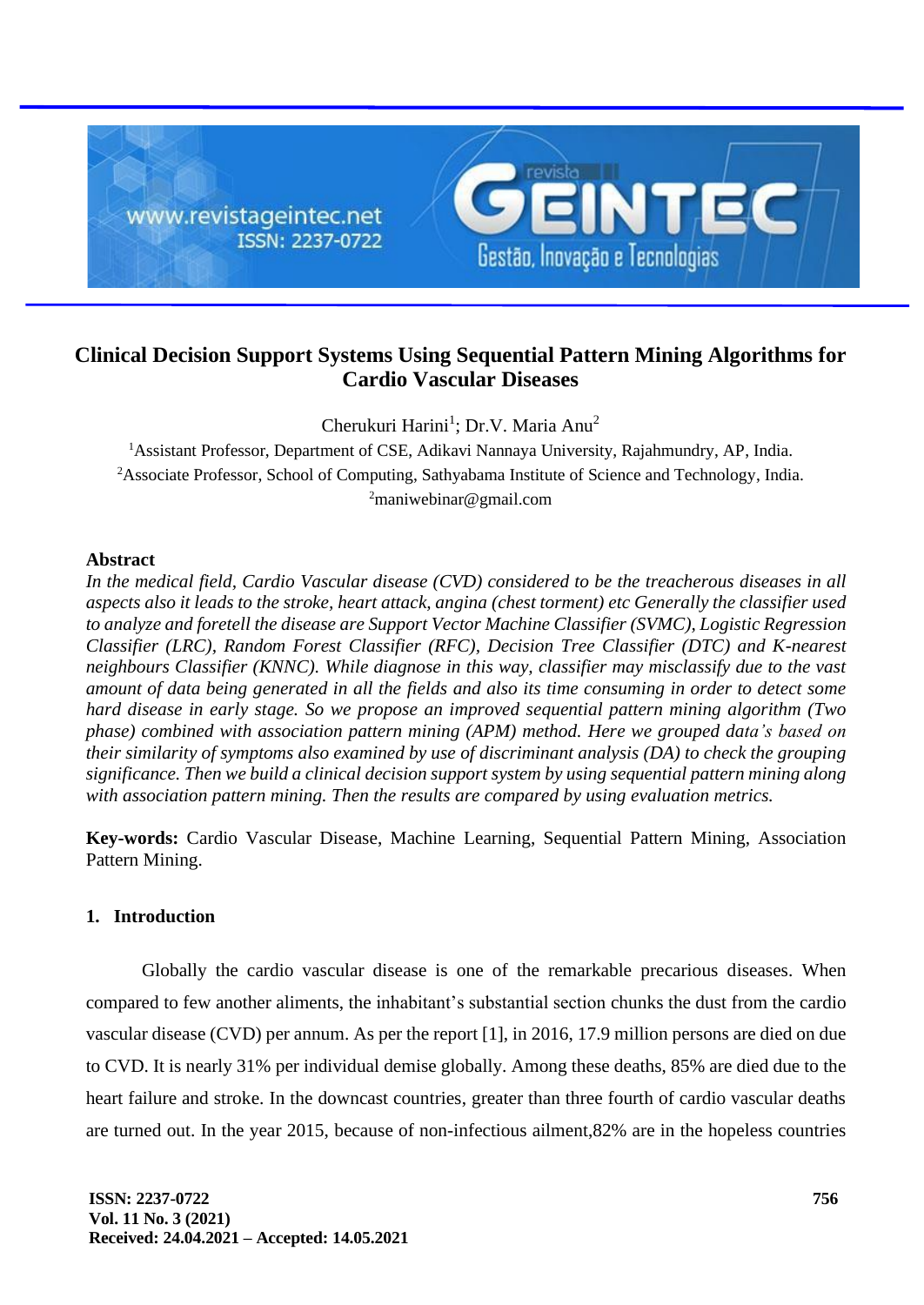and also 37 % are convoyed through the cardio vascular disease out of 17 million fewer than ideal closures [2]. Most of the cardio vascular disease are might be destroyed to naturally disposed towards distinguished dangerous aspects. Using tobacco, uncertain eating habit and bigness, devastating exertion of liquor, and the physical dormancies are some of the examples of dangerous aspects. Either the person with CVD or who are at greater cardiovascular symptoms (due to proximity of one hazard aspect at least once. For instance, ie. Diabetes, hyperlipidaemia also hypertension which are very adverse and not resolved easily and have require more than a step. At the initial step, as the prescriptions provided by the directorate was not susceptible easily, also as a set apart. As a evolution of greasy stores [3], Cardio vascular disease is puffed out also within the conduits (atherosclories) and the blood clusters in all disciplines had an extreme growth. In such a way, have a chance to create very harmful to the courses in some organs which is heart, kidney, mind and some other minacious diseases. Also Cardio vascular diseases paves the way to extreme dangerous function and major chance of getting lots of disabilities and leads to death also. Moreover it can frequently to a higher boundary must be eliminated with the push of standard of lifestyle. Earnest moments preferred the coronary episodes and strokes. This is one the most treacherous obstruction and also prevent bloodstream in such a way most of the heart and mind stress get resolved. This broadly analysed the disease and the evaluation of fawning stores to splitters of veins. So the failure of cardiovascular disease and stroke which usually produce proximity of the stir and leads to the dangerous symptoms in some aspects. For instance, because of eating habit is not in a sequenced way, consume large amount of tobacco and fattiness.

Data mining technology has the distinctive features especially in the clinical field like as its multi-formality, moral deliberation, economical criteria and medicine's particular level. so due to this, data mining technology in the clinical area has grown into a remarkable study concept, in particular extensive study of the health pharmaceutical analyses record and foretelling aliments from them.[5-7]. In spite of the finest understanding, some of the records have attempted to the forecast the patterns of regular hospital visits for clinical analysis by regarding association patter depends on clinical information .It forecast the inmate's health record whether the person is sick or not. Machine learning methodology had used to foretell the sick person's delicacy (a patients supervision require) in the before research [8]. Sequential pattern matching (SPM) was utilized for auguring few varieties of the infections [6] and association rule mining (ARM) for doctor report depends on the chronicle of nursling's report was proposed by [9]. SPM is generally utilized to find the either most used patterns or characteristics which present in the datasets in the clinical aspects. Machine learning classifiers are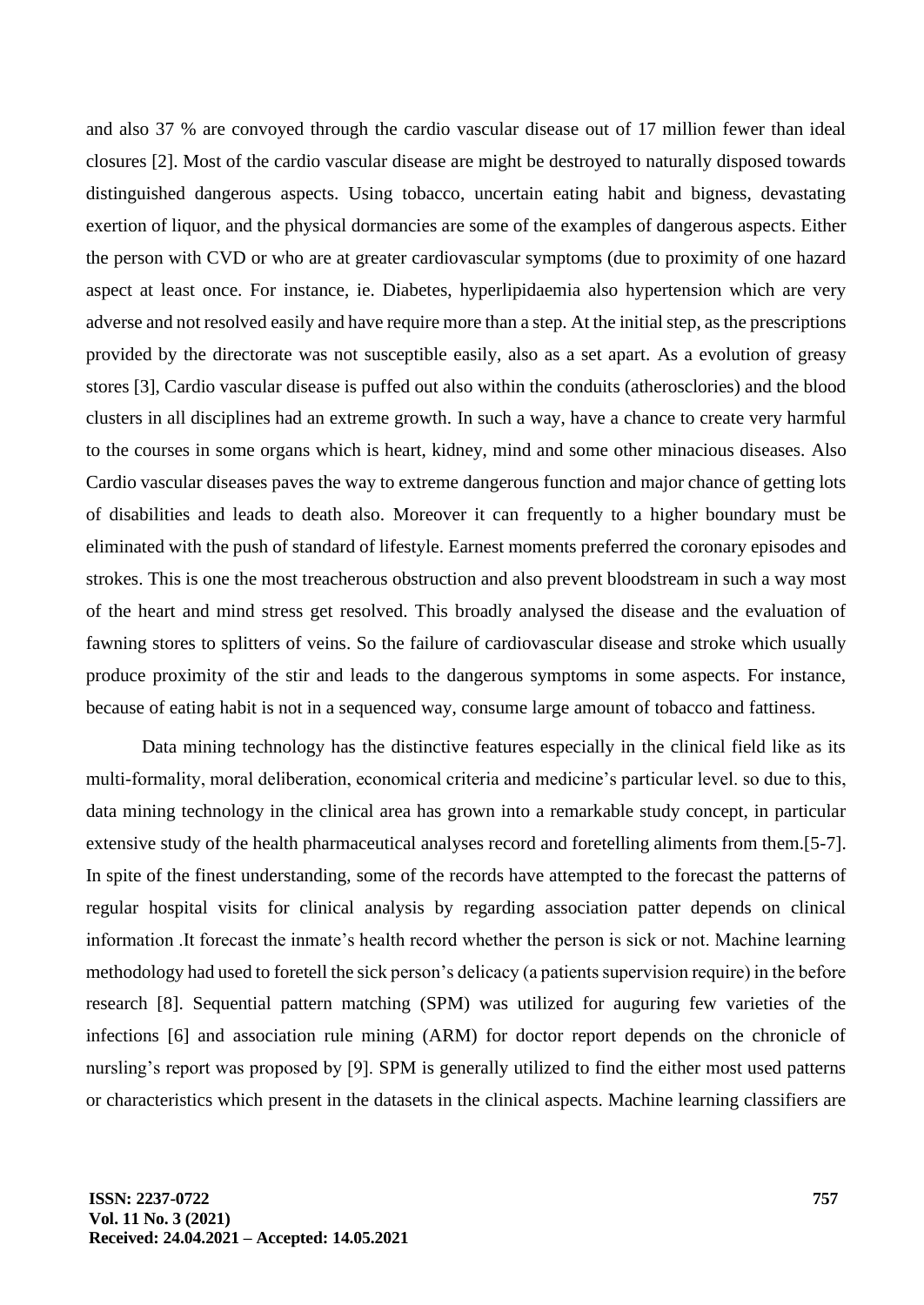decided to be a perfect techniques as per the before study due to its easily classify and forecast either the sufferer have infection or not.

Even it implies for the prediction process only, it does not exactly forecast the disease in sequenced manner. Hence the foretelling is not completed at the beginning step earlier. But there is a chance of obtaining the results in the final step. Due to this demerit, we introduced a sequential pattern mining along with association rules.

#### **2. Related Study**

#### **2.1. Sequential Pattern Mining (SPM)**

Totally 12 association mining in various reports, examining the co-prescribing pattern of antacid medicines for a occasion [13]. Discovering the comorbidity of attention deficit/hyperactivity disorder (ADHD)[17] and analysing the sets of medicines integrated with the Stevens johnson syndrome reception many researchers have presented the significance of forecasting the needs in clinical filed usually because of utilizing the tactic plan. Foretelling the needs in an extremity section(MC Carthy t.al.,2008) and health protection functions [18], and forecasting the seek person's calls at an immediate wellness centre[19] are proposed. Also, minor reports have examined features of recall patterns of sufferer with our distinctive understanding particularly utilizing a cerebro vascular health analysing dataset. Hence this research integrated few methods utilized by before studies to escape into the problems. The implemented technique includes three important sections. They are data discretization, SPM and association mining (AM).

In our proposed method [20], the information discretization portion injects same equal discretization (|EFD). The core section of this process is priori dependent sequential pattern mining implemented by [21]. The next method is utilized to identify important data of regular (fully or half fully ordered) continuation. It is mostly used in promoting to discovering clients characters. This research adapts the technique for discovering out sufferer's recall character leads to frequent health check-up process regarding a risk of stroke. The final section of the implemented technique utilized a priori dependent integration mining that is used to examine the sets of medicines combined with SJS remedy [22]. The another techniques used to examine sets of medical aspects entities integrated with the out sufferer's revisit characters. A minor accommodation requires to be opinion to integrate the AM method with pattern mining in before phase.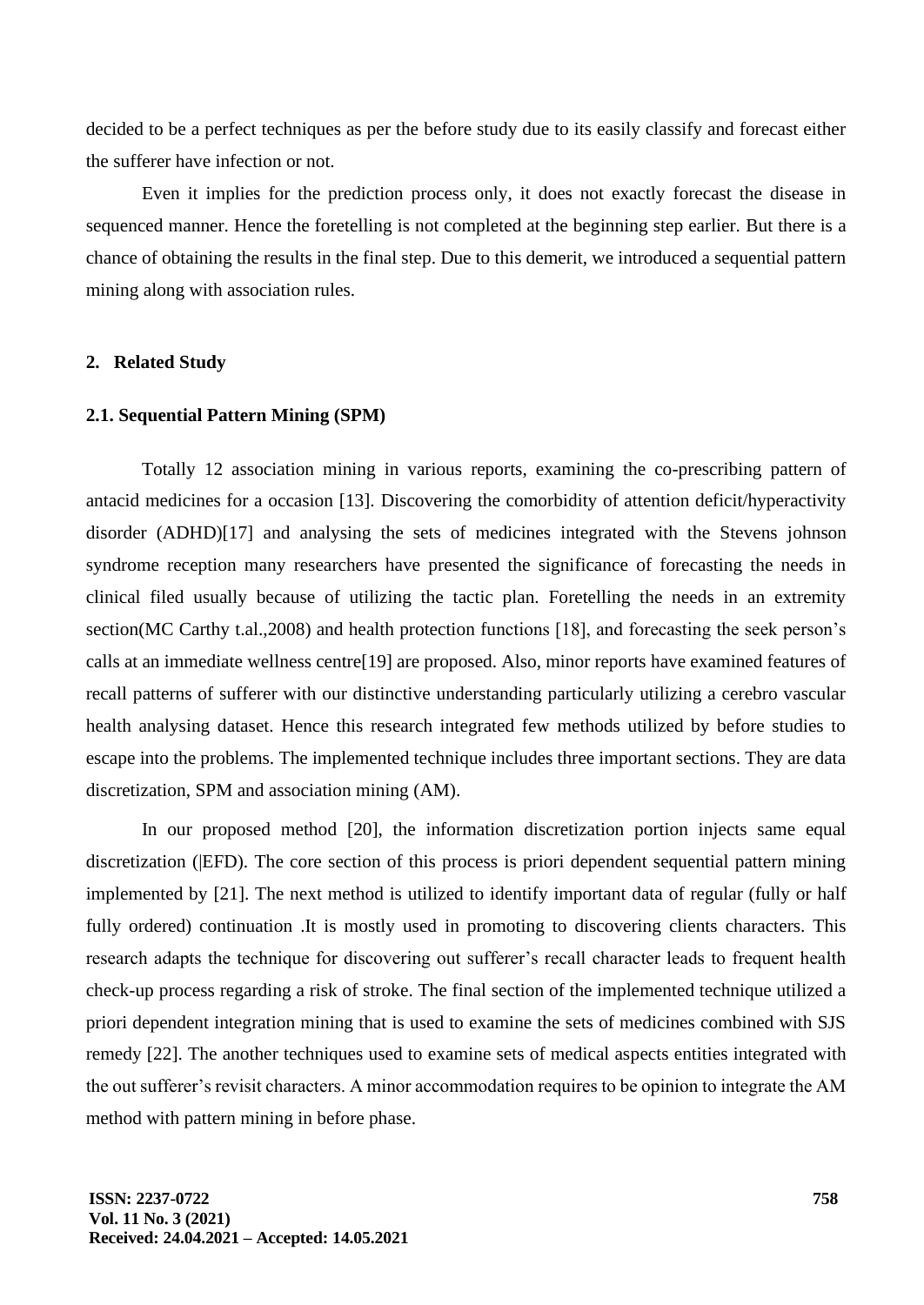# **3. Work Flow of the Proposed Method**

# **3.1. Selecting Normalised Features**



Figure 1 - Proposed Flow Chart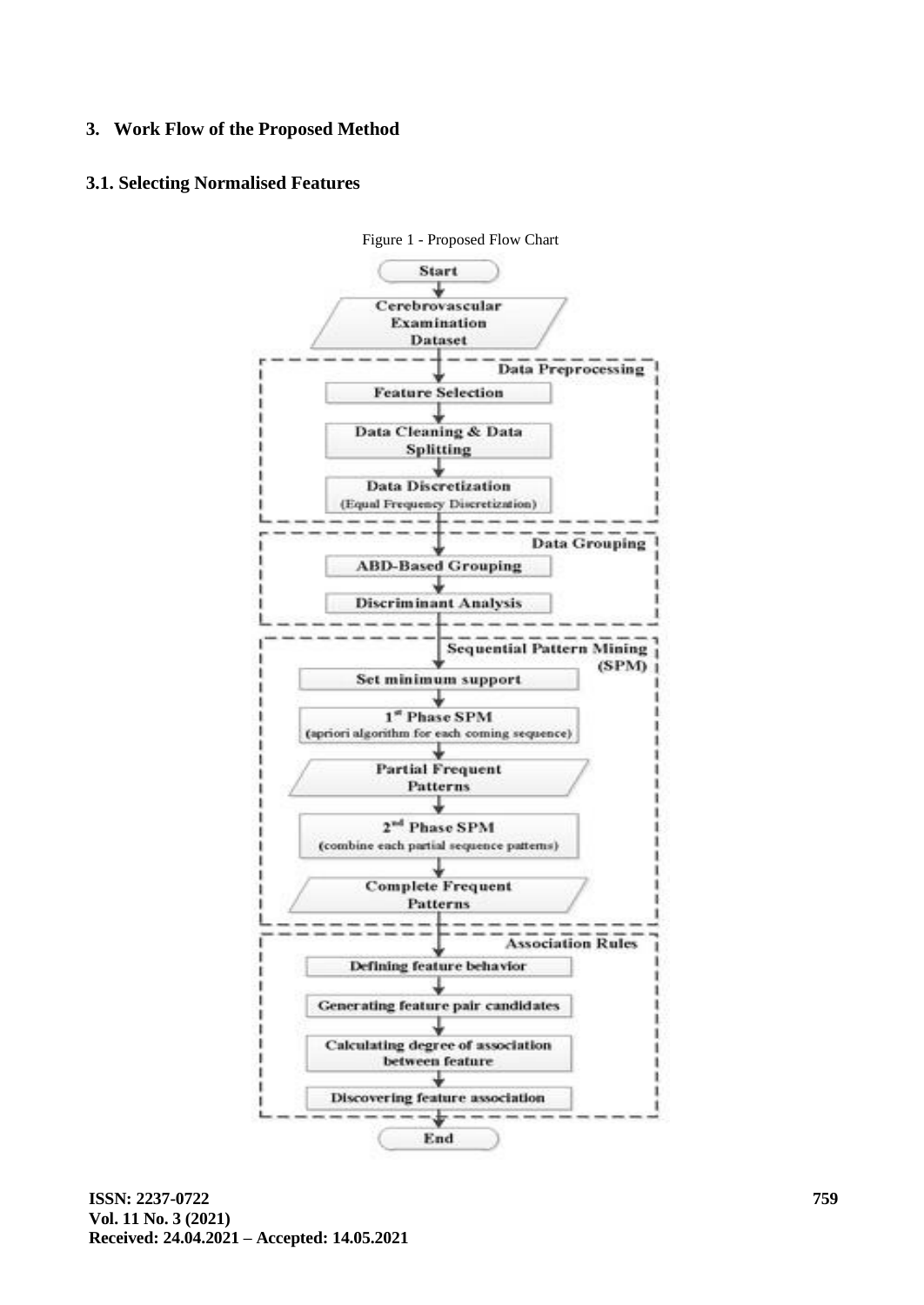While a selecting normalised feature from the dataset, the instance reference of sufferer send back reports to the existing selected instance and also depends on detecting the stroke's determinant condition of age, History regarding to blood pressure and also history regarding to diabetes. The forwarding examination of this study will be interlinked to ABD. Future more another seven factors regarding health also the instance references correspondingly. Frequently it is presented in the before analysis on the clinical check-up like blood pressure, body mass index, neck vascular ultrasound, magnetic resonance imaging, blood sugar cholesterol and triglycerides. To guarantee these variable were selected appropriately, researchers were negotiated beyond the selection of literature dependent variables.

### **3.2. Association Pattern Mining**

According to the full regular sequence patterns of every c-visit groups, the association mining technique might be injected to get integrations of regular sequence patterns that have greater association calculation. The AM technique might be operated by make use of following procedures [9]

#### **Step 1. Defining Health Factor Variable Behaviours**

The existence of health aspect variables in every visit sequence for whole c-visit group is explained by makes use of particular notation The current value of health factor variable in FSP of three visit group is represented by

Sequence=  $F_{ii}$ 

Where,

- f- Factors regarding health instance reference.
- $\bullet$  i- Existence abnormal instance reference of value F at the initial visit which means  $i=1$  also that denotes the value of abnormal had been present, else it is  $i=0$ .
- i- Existence of an abnormal value at the  $2<sup>nd</sup>$  visit.
- Remember that the subscript alphabet letter come after the frequency value of visit sequences from the c-visit groups, in which (c-1).
- For example, there are four visit groups, then,  $c$ -1=4-1=3 visit sequences. Then this is indicated by fijk and so on.

**EXAMPLE:** In case the blood pressure abnormal (BPA) and neck vascular ultrasound abnormal(NVA) are included in the FSP variable set in the three visit group. the abnormal blood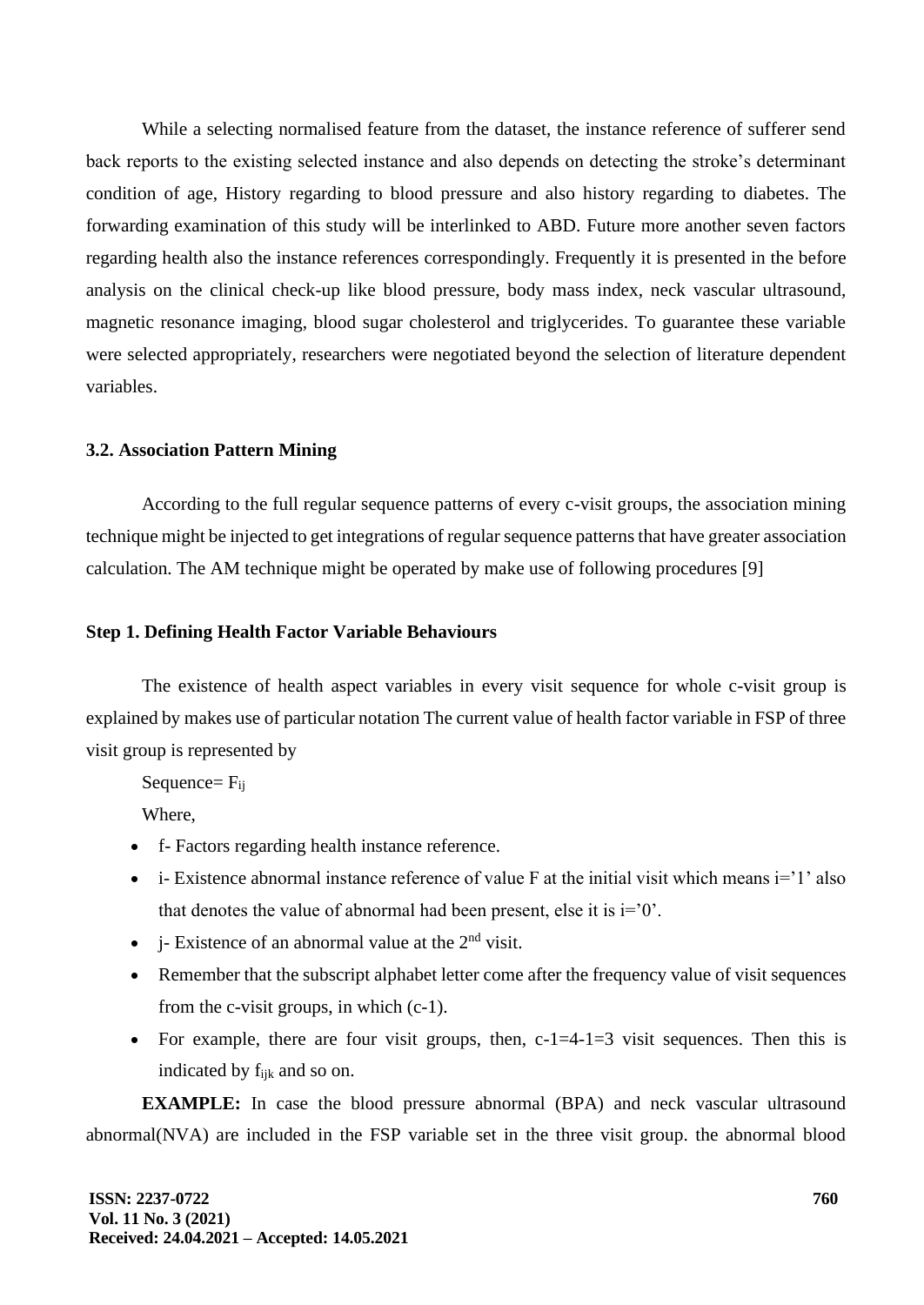pressure is identified in the first visit itself, if the previous variable behaviour is presenting BPA10.Blood pressure might be normal during the second visit. Therefore the variable behaviour  $(BP_{10})$  is indicated by the general behaviour notation of  $f_{10}$ . Additionally, the latter variable behaviour is indicated by NVA11.Next for the first and second visits, NVA continued. The general behaviour notations for NVA<sup>11</sup> is  $f_{11}$ 

### **Step 2. Generating Variable Pair Candidates**

Sets of variable behaviours in accomplished Frequency Sequence Pattern (FSP) are created to show the association among the couple variables in pairs. For two visit group there is only possible pair. Similarly six possible pairs for three visit groups

- ${f_1} \Lambda {f_1}$ . only possible pair in the two visit group
- {*f*11}∧{*f*11}, {*f*11}∧{*f*10}, {*f*11}∧{*f*01}, {*f*10}∧{*f*10}, {*f*10}∧{*f*01}, and{*f*01}∧{*f*01}. six possible pairs in the three visit group.

According to all possible pairs of usual characters, the variable pair applicants can be created from the perfect accomplished frequent pattern of c visits.

#### **Step 3: Calculating the Degree of Association Between Variables**

The degree of association for every pair is measure after all whole variable pair were created. The two symmetric measures such as Cosine and Jaccard were picked out due to the association of every variable present in the pair is same. Hence, there is no if- then association in every pair. Azevedo and Jorge indicated that cosine and Jaccard are utilized to calculate the degree of overlap in the middle of cases balanced by every variables. Jaccard assess the distance allying the two variables as the fraction of cases offset by variables accordance with fraction of instance make up by one among them. Greater values of Jaccard shows in eq (2) that is two variables which are responsible to makeup the homogenous cases. Contrastingly, Cosine is utilized to calculate the distance which unites the variable while they are observed as two binary vectors  $eq(3)$ , if the cosine value is 1, then that two variables are reviewed to be match. If the cosine value is 0, then those vectors does not have overlap

> $JACCARD(B) = \frac{P(A \cap B)}{P(A) + P(B) + P(A \cap B)}$  $COSINE(A) = \frac{P(A \cap B)}{\sqrt{P(A) + P(B) + P(A \cap B)}}$

•  $P(A) \& P(B)$  – Probabilities that variable A and B present in the data.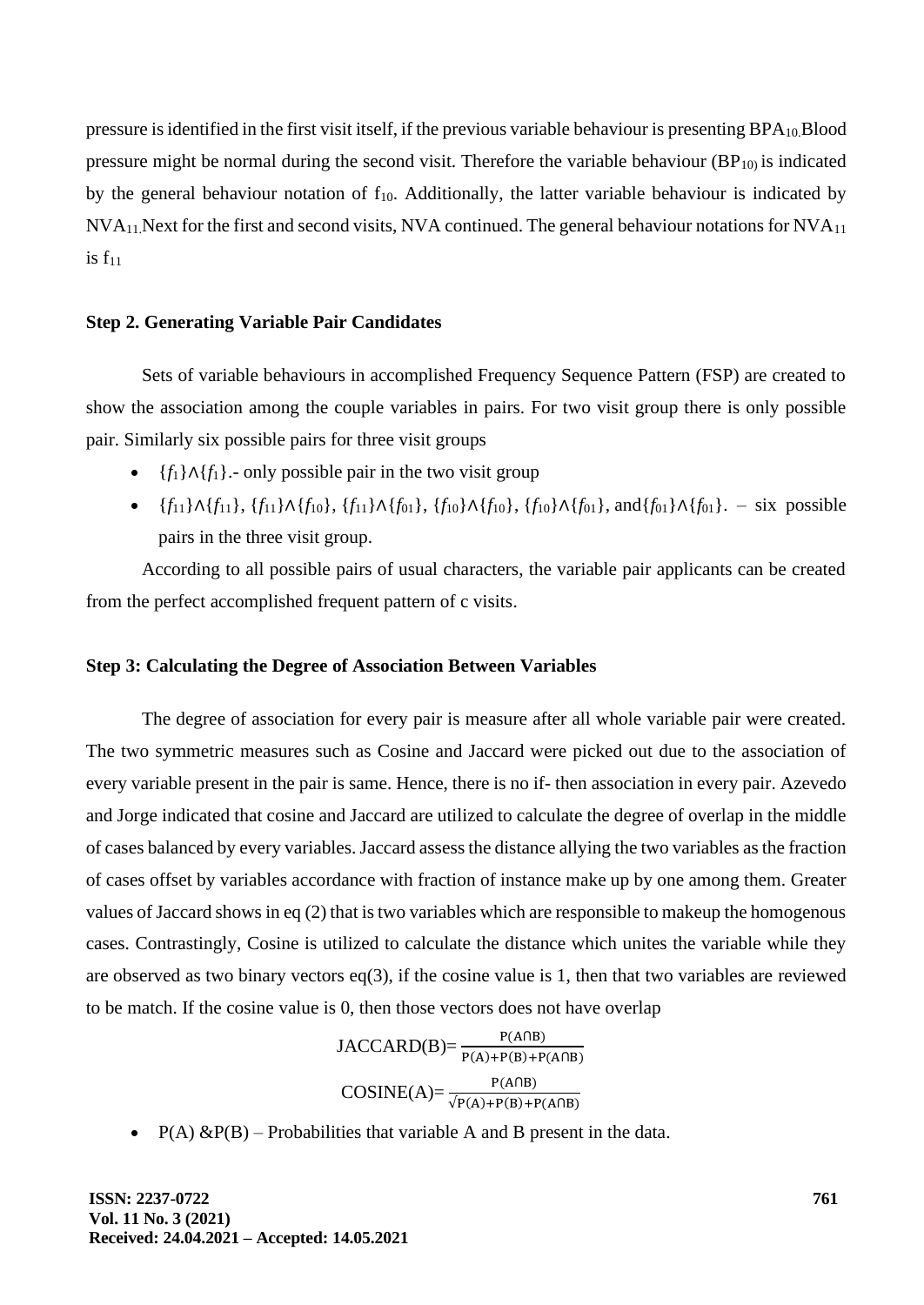• P(A,B)- pr3obability that variable A and B present at the sometime in the dataset.

#### **Step 4: Discovering Variable Associations**

Regarding to cosine and jaccard values brought from the before step, whole pairs of variables were listed. A greater value represented that a set of variables had a powerful combination. Hence those particular pairs may be examined as the cause why out sufferers supervised for a health check-up.

#### **3.3. Sequential Pattern Mining (SPM)**

Since the issues of mining focus on subsequences in a pair of sequences, Agrawal and Srikant proposed a SPM method[4]. Naturally, it was applied after the sketching. After the conversion of time series into sequences, it can also be appealed to time series using discretization techniques.

Sequence  $S_{p}$ = (p1,p2,...p<sub>n</sub>)  $\rightarrow$  said to be length of k or k-sequence if it has k items In other words if  $k = |p1| + |p2| + \cdots + |pn|$ .

For example, the sequence  $({a, b}, {r}, {f, g}, {v}, {e})$  is a 7-sequence. A sequence database SDB is a list of sequences  $SDB = (S1, S2, \ldots S_p)$  containing sequence identifiers (SIDs).

| Table 1 - Database in the Sequential Manner |                                    |  |
|---------------------------------------------|------------------------------------|--|
|                                             | <b>SID SEQUENCE</b>                |  |
| $\mathbf{1}$                                | $({p, q}, {u}, {u, v}, {v}, {t})$  |  |
| $\overline{2}$                              | $({p, s}, {r}, {q}, {p, q, t, u})$ |  |
| $\overline{3}$                              | $({p}, {q}, {u}, {t})$             |  |
|                                             | $({q}, {t}, {v})$                  |  |

Table 1 - Database in the Sequential Manner

A sequence  $S_P=(P1, P2, ..., Pn)$  is said to be contained in another sequence  $S_Q=(Q1, Q2, ...,$ Qm) if and only if there exist integers  $1 \le i1 < i2 < ... < in \le m$  such that  $P1 \subseteq Q1$ ,  $p2 \subseteq Qi2$ , ..., An  $\subseteq$ Qin (denoted as  $S_A \subseteq S_B$ ). For example, the sequence ({q}, {u, v}) is contained in sequence ({p, q}, {r},  $\{u, v\}$ ,  $\{v\}$ ,  $\{t\}$ ), while the sequence  $(\{q\}, \{v\}, \{u\})$  is not. If sequence  $S_a$  is contained in a sequence  $S_q$ ,  $S_a$  is said to be a subsequence of sb.

The main objective of SPM is to identify focusing subsequence's in a sequence database i.e., sequential associations allying items are intended for the client. Several measures might be used to evaluate how intended a subsequence is. The support measure is used in the true issue of SPM. The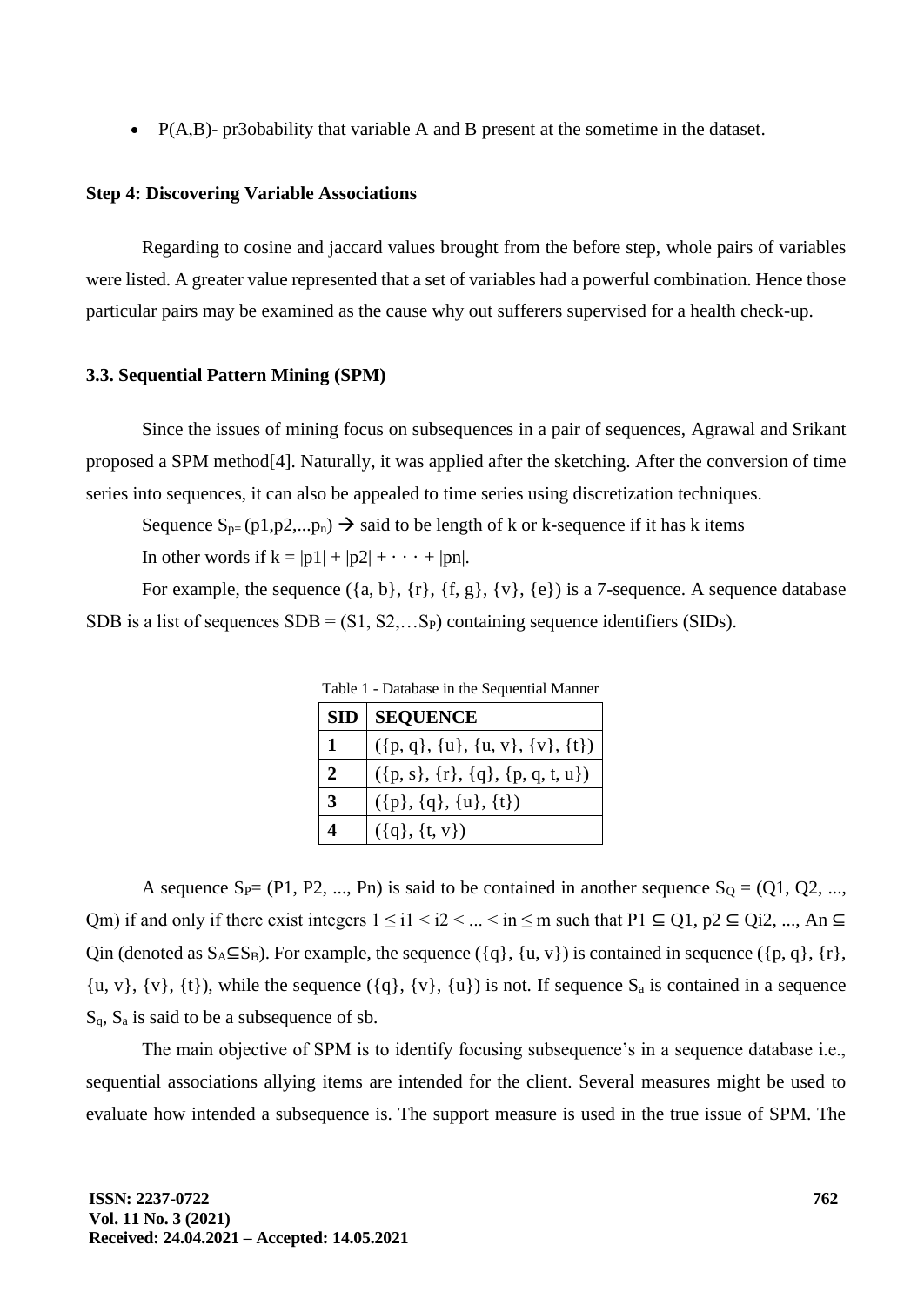support (or absolute support) of a sequence  $S_p$  in a sequence database (SDB) is described as the no. of sequences that contain  $S_p$  and is denoted by sup  $(S_p)$ . In other words,

$$
sup(S_p) = |\{S|S \vee S_p \wedge S \in SSQ\}|.
$$

**Example**: The support of the sequence ( $\{q\}$ , $\{fg\}$ ) in the database of table 1 is 3 due to the sequence present in the three sequences(1,2and 4). Remember that the few articles explain the support of sequence x as the ratio. This explanation called relative support is

$$
relSup(S_p)=\!\!\!sup(S_p)/|SSQ|
$$

i.e. the no.of sequences including sa divided by the no. of sequence in the database.

The relative support of the item set( $\{q\}$ , $\{f,g\}$ ) is 0.75 for a instance

In the below table 0 indicates 'No' and 1 indicates 'Yes'.

| <b>PATTERN</b>          |                | <b>SUP.</b>   CLOSED? |                | <b>MAXIMAL GENERATOR</b> |
|-------------------------|----------------|-----------------------|----------------|--------------------------|
| $(\{p\})$               | 3              | $\mathbf{1}$          | $\overline{0}$ | $\theta$                 |
| $({p}, {v})$            | $\overline{2}$ | $\mathbf{1}$          | $\overline{0}$ | $\mathbf{1}$             |
| $(\{p\}, \{v\}, \{e\})$ | $\overline{2}$ | $\mathbf{1}$          | $\mathbf{1}$   | $\overline{0}$           |
| $({p}, {u})$            | $\overline{3}$ | $\mathbf{1}$          | $\mathbf{1}$   | $\overline{0}$           |
| $({p}, {u}, {e})$       | $\overline{2}$ | $\mathbf{1}$          | $\mathbf{1}$   | $\boldsymbol{0}$         |
| $({p}, {r})$            | $\overline{2}$ | $\mathbf{1}$          | $\overline{0}$ | $\mathbf{1}$             |
| $({p}, {r}, {u})$       | $\overline{2}$ | $\mathbf{1}$          | $\overline{0}$ | $\overline{0}$           |
| $({p}, {r}, {t})$       | $\overline{2}$ | $\overline{0}$        | $\overline{0}$ | $\overline{0}$           |
| $({p}, {q})$            | $\overline{2}$ | $\overline{0}$        | $\overline{0}$ | $\mathbf{1}$             |
| $({p}, {q}, {u})$       | $\overline{2}$ | $\overline{0}$        | $\overline{0}$ | $\overline{0}$           |
| $(\{p\}, \{q\}, \{t\})$ | $\overline{2}$ | $\mathbf{1}$          | $\overline{0}$ | $\overline{0}$           |
| $({p}, {t})$            | 3              | $\mathbf{1}$          | $\mathbf{1}$   | $\mathbf{1}$             |
| $({a, b})$              | $\overline{2}$ | $\mathbf{1}$          | $\mathbf{1}$   | $\overline{0}$           |
| $(\{q\})$               | $\overline{4}$ | $\overline{0}$        | $\mathbf{1}$   | $\mathbf{1}$             |
| $({q}, {v})$            | $\overline{3}$ | $\overline{0}$        | $\mathbf{1}$   | $\mathbf{1}$             |
| $({q}, {v}, {t})$       | $\overline{2}$ | $\overline{0}$        | $\overline{0}$ | $\mathbf{1}$             |
| $({q}, {u})$            | $\overline{4}$ | $\mathbf{1}$          | $\mathbf{1}$   | $\overline{0}$           |
| $({q}, {f}, {g})$       | 3              | $\mathbf{1}$          | $\mathbf{1}$   | $\mathbf{1}$             |
| $({q}, {u}, {t})$       | $\overline{2}$ | $\overline{0}$        | $\mathbf{1}$   | $\overline{0}$           |
| $({q}, {t})$            | 3              | $\mathbf{1}$          | $\overline{0}$ | $\mathbf{1}$             |
| $(\{r\})$               | $\overline{2}$ | $\overline{0}$        | $\overline{0}$ | $\mathbf{1}$             |
| $({r}, {u})$            | $\overline{2}$ | $\overline{0}$        | $\overline{0}$ | $\mathbf{1}$             |
| $({r}, {t})$            | $\overline{2}$ | $\overline{0}$        | $\overline{0}$ | $\mathbf{1}$             |
| $({t})$                 | $\overline{3}$ | $\overline{0}$        | $\overline{0}$ | $\mathbf{1}$             |
| $({u})$                 | $\overline{4}$ | $\overline{0}$        | $\overline{0}$ | $\mathbf{1}$             |
| $(\{f, g\})$            | 3              | $\overline{0}$        | $\overline{0}$ | $\mathbf{1}$             |
| $({u}, {t})$            | $\overline{2}$ | $\overline{0}$        | $\overline{0}$ | $\mathbf{1}$             |
| $(\{v\})$               | $\overline{3}$ | $\overline{0}$        | $\overline{0}$ | $\mathbf{1}$             |
| $({v}, {t})$            | $\overline{2}$ | $\overline{0}$        | $\overline{0}$ | $\mathbf{1}$             |

Table 2 - Sequential Pattern Found in the Table 1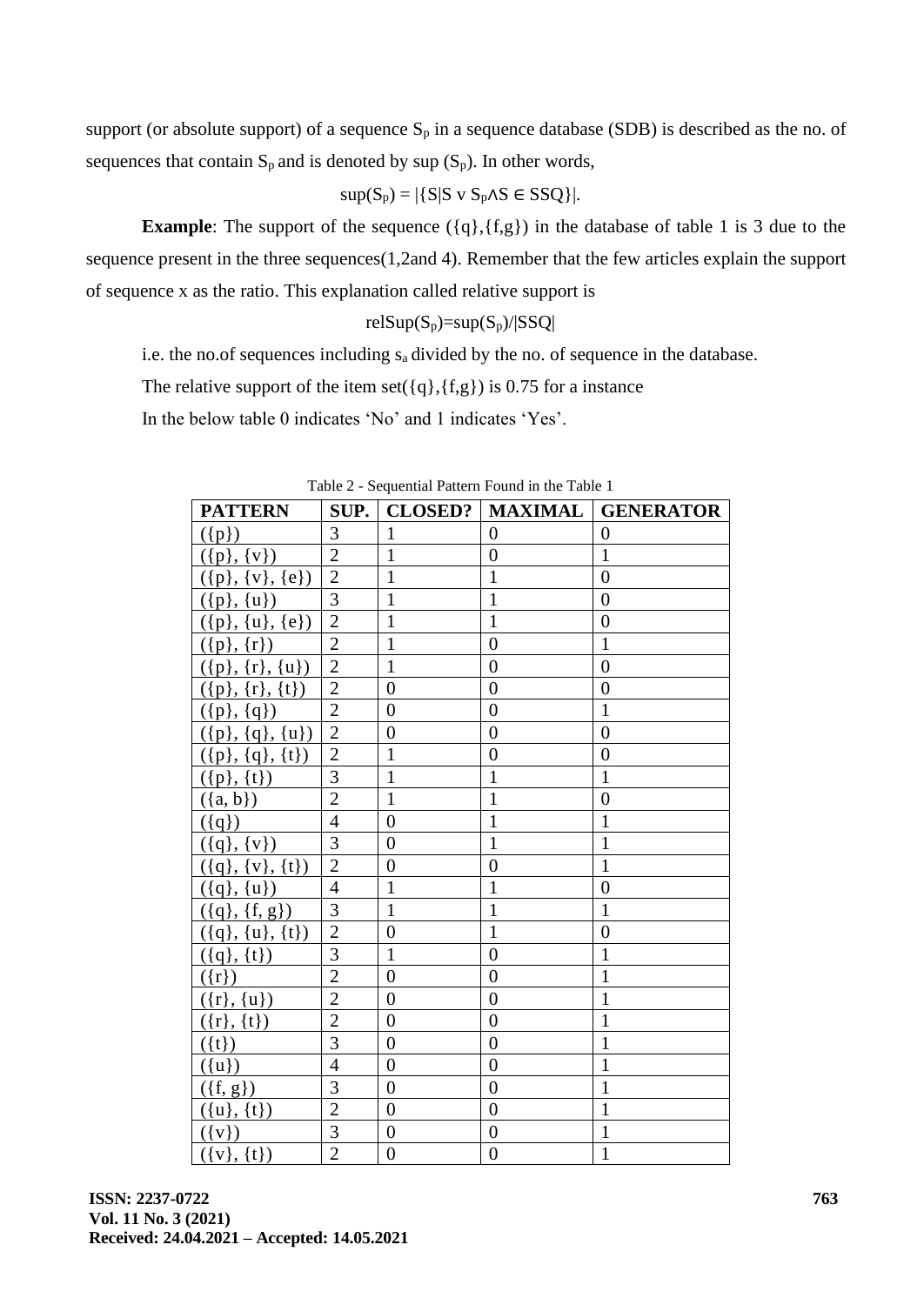# **4. Experimentation and Result Analysis**

Now we are going to examine the results of foretelling the cardiovascular infections. The juptyer web application environment utilizes the quad core i5 system with the RAM size of 6GB pandas, Ipython, Scipy, StatsModels and the matplotlib. We did the experimental analysis in two levels. In the first level, three process are done. i) Dataset is cleaned by make use of pandas tool ii) Extracting normalised features iii) sequential patterns are found with respect to the small data integrated with association rules. The final normalized dataset is procured by the end of feature selection process as illustrated in the table 3.

| S.no           | Perceived inputs | <b>Instance reference</b>                     |
|----------------|------------------|-----------------------------------------------|
| $\mathbf{1}$   | 0.0362           | (normalized) Age                              |
| $\overline{2}$ | 0.12             | (normalized) Sex=Female                       |
| $\overline{3}$ | $3 - 1.67491$    | (normalized) $Cp=1$ : typical angina          |
| $\overline{4}$ | 1.4256           | (normalized) Cp=2: atypical angina            |
| 5              | 1.5893           | (normalized) $Cp=3$ : non-anginal             |
| 6              | 1.3885           | (normalized) Cp=4: asymptomatic               |
| $\overline{7}$ | 10.8347          | (normalized) Trestbps                         |
| 8              | 0.1542           | (normalized) Chol                             |
| 9              | 0.002            | (normalized) Fbs=no                           |
| 10             | 4.379            | (normalized) Restecg=0: normal                |
| 11             | 3.9892           | (normalized) Restecg=1: ST-T wave abnormality |
| 13             | 0.1921           | (normalized) Thalach                          |
| 14             | 141.28           | (normalized) Exang=no                         |
| 15             | 150.0348         | (normalized) Oldpeak                          |
| 16             | 0.08             | (normalized) Smoke=1                          |
| 17             | 0.03             | (normalized) Cigs                             |
| 18             | 0.1568           | (normalized) Years                            |
| 19             | 0.5              | (normalized) Famhist=1                        |
| 20             | 0.90557          | (normalized) Activity=Seldom                  |
| 21             | 0.69975          | (normalized) Activity=Daily                   |
| 22             | 0.63876          | (normalized) Activity=Yearly                  |
| 23             | 0.64956          | (normalized) Activity=Once                    |
| 24             | 0.68987          | (normalized) Activity=Monthly                 |
| 25             | 0.87865          | (normalized) Activity=Often                   |
| 26             | 0.83875          | (normalized) Activity=Weekly                  |
| 27             | 0.83924          | (normalized) Activity=Never                   |

Table 3 - Resultant Dataset after Feature Selection

Then the normalized dataset is passed into a two phase of SPM. In that SPM has been set some minimum support value to the dataset of each attributes. Then phase I of SPM algorithm applies apriori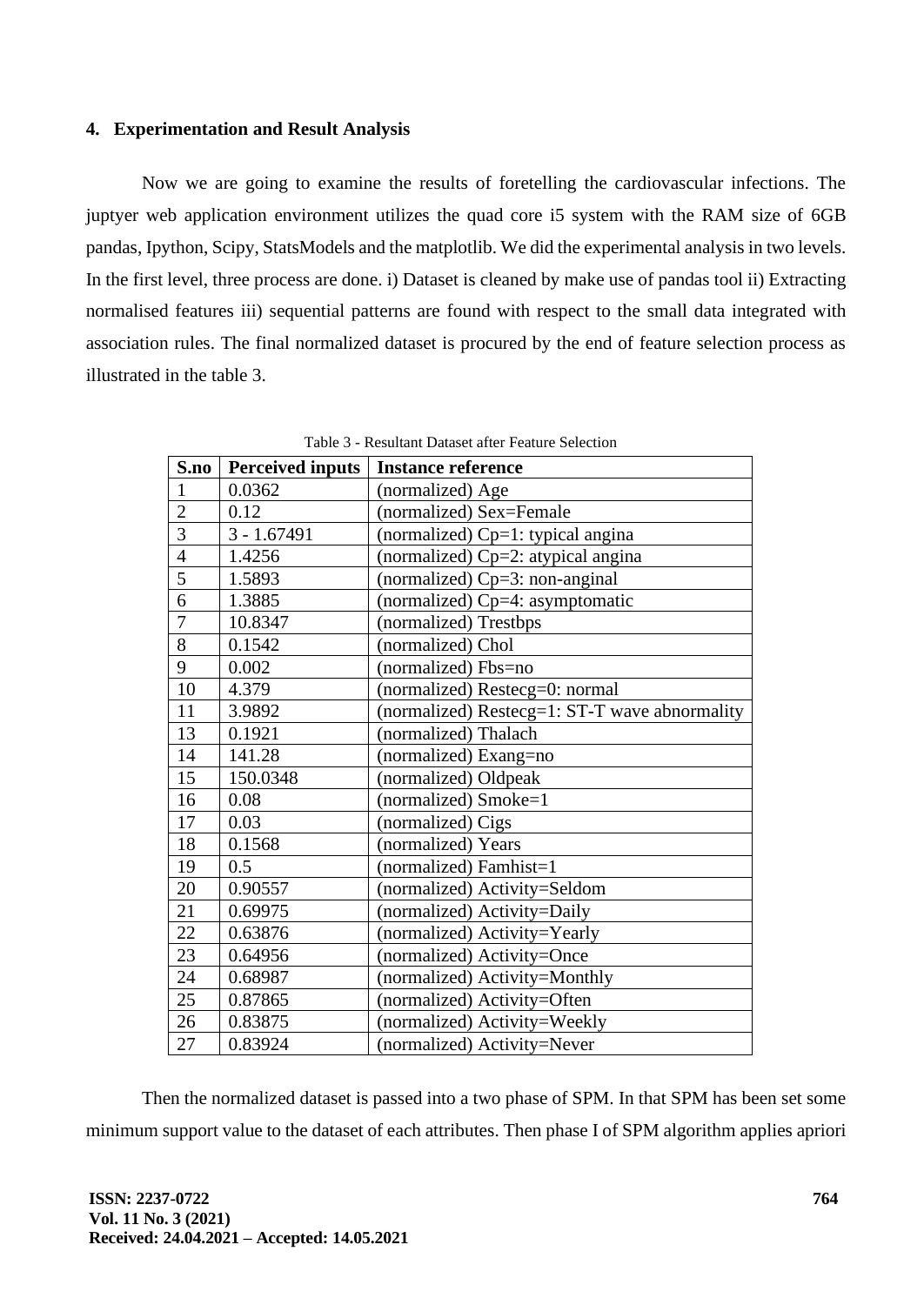algorithm. By means that partial frequent pattern is obtained. Then phase II takes the result of phase I, and applies the apriori algorithm again. Then the result as complete frequent patterns. After that resultant is passed to the association rules, then the resultant showed final extracting pattern of cardiovascular dataset. Hence decision support system predicts the diseases in a much advanced way. Then the resultant accuracy is compared with the existing classifier accuracy.

Here the result are compared and evaluated through the accuracy. The graph shows that our proposed SPM along with association rules produces better accuracy compared with all other existing classifiers.

The performance of algorithms is typically developed by a confusion matrix as illustrated in Table 4 (for a 2-class problem). The rows are actual class and the columns are predicted class.

|                                     | Predicted as Negative   Predicted as Positive |    |
|-------------------------------------|-----------------------------------------------|----|
| <b>Actually it is Positive</b>      | ∣ FN                                          | TP |
| <b>Actually it is Negative</b>   TN |                                               | FP |

Table 4 - Confusion Matrix

In the confusion matrix,

- TN –Usually it is negative but classifier predicted as positives (True Negatives).
- FP Usually it is negative but classifier predicted as positive(False Positives).
- FN-Usually it is positive but classifier predicted as positive (False Negatives).
- TP –Usually it is positive but classifier predicted as negative (True Positives).

Consequently, Predictive accuracy is the performance measures generally associated with pattern mining algorithms.

| <b>Classifier</b> | <b>Accuracy</b> | <b>Inaccuracy</b> |
|-------------------|-----------------|-------------------|
| <b>RFC</b>        | 85.72           | 14.28             |
| <b>DTC</b>        | 78.29           | 21.71             |
| <b>LRC</b>        | 75.23           | 24.77             |
| <b>SVMC</b>       | 77.29           | 22.71             |
| <b>KNNC</b>       | 69.63           | 30.77             |

|  | Table 5 - Accuracy of Existing Classifier |  |  |
|--|-------------------------------------------|--|--|
|--|-------------------------------------------|--|--|

Table 5 shows the accuracy of existing classifiers. Out of all existing classifiers random forest produces good accuracy while dealing with cardiovascular dataset.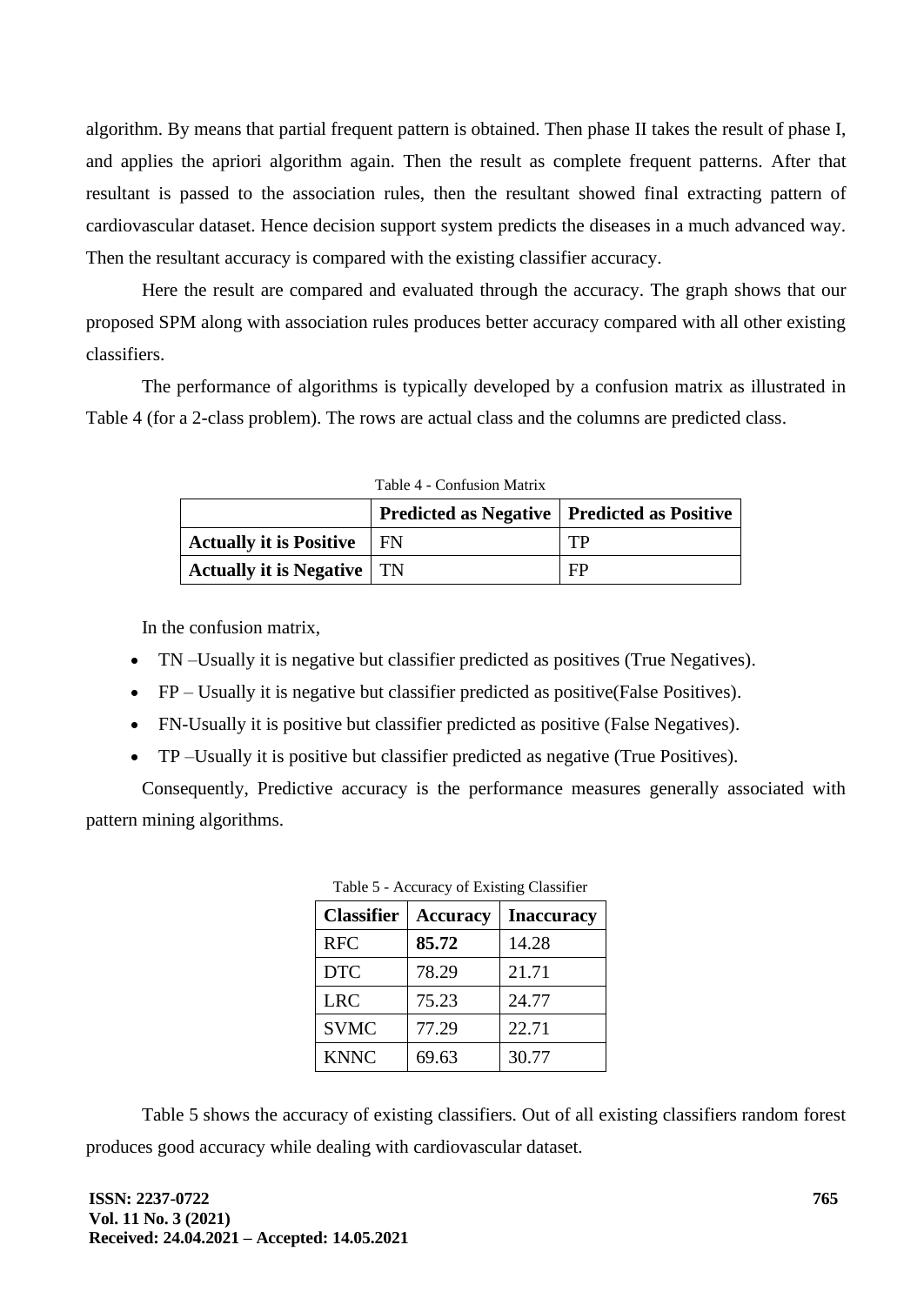| <b>Pattern mining Algorithms</b>                               |       | <b>Accuracy</b>   Inaccuracy |
|----------------------------------------------------------------|-------|------------------------------|
| Sequential pattern mining                                      | 83.41 | 16.59                        |
| Association pattern mining                                     | 82.06 | 17.94                        |
| sequential pattern mining along with association rules   84.02 |       | 15.98                        |

Table 6 - Accuracy of Pattern Mining Algorithms

Table 6 shows the accuracy of various pattern mining algorithms. In that SPM along with association rules produces the better accuracy (84.02).

Table 7 - Accuracy of Improved Sequential Pattern Mining Algorithms

| <b>Pattern mining algorithms</b>                                        | <b>Accuracy</b> | <b>Inaccuracy</b> |
|-------------------------------------------------------------------------|-----------------|-------------------|
| Feature selection dataset                                               | 69.82           | 30.18             |
| Improved sequential pattern mining (Two Phase)                          | 89.65           | 10.35             |
| Improved sequential pattern mining along with association rules   92.01 |                 | 7.99              |

Table 7 shows the accuracy of our proposed methodology. Our proposed improved SPM along with association rules produces best accuracy (92.01).

| Table 8 - Comparison of Overall Classifier Accuracy while Floposed improved SF M Algorithms |      |                              |  |
|---------------------------------------------------------------------------------------------|------|------------------------------|--|
| <b>Existing Classifiers and pattern mining algorithms</b>                                   |      | <b>Accuracy</b>   Inaccuracy |  |
| Existing classifiers                                                                        | 78.9 | 21.1                         |  |
| Improved sequential pattern mining along with association rules   92.01                     |      | 7.99                         |  |

Table 8 - Comparison of overall Classifier Accuracy with Proposed Improved SPM Algorithms

Note: Existing classifiers means the average of all existing classifiers [Random Forest Classifer(RFC), Decision Tree Classifier(DTC), Logistic Regression Classifier(LRC), Support Vector Machine Classifier(SVMC), K-Nearest Neighbor Classifier(KNNC)]

Table 8 demonstrates the overall comparison of accuracy of the existing classifiers with our proposed improved SPM algorithms. The comparison shows our proposed improved SPM along with association rules produces best accuracy (92.01).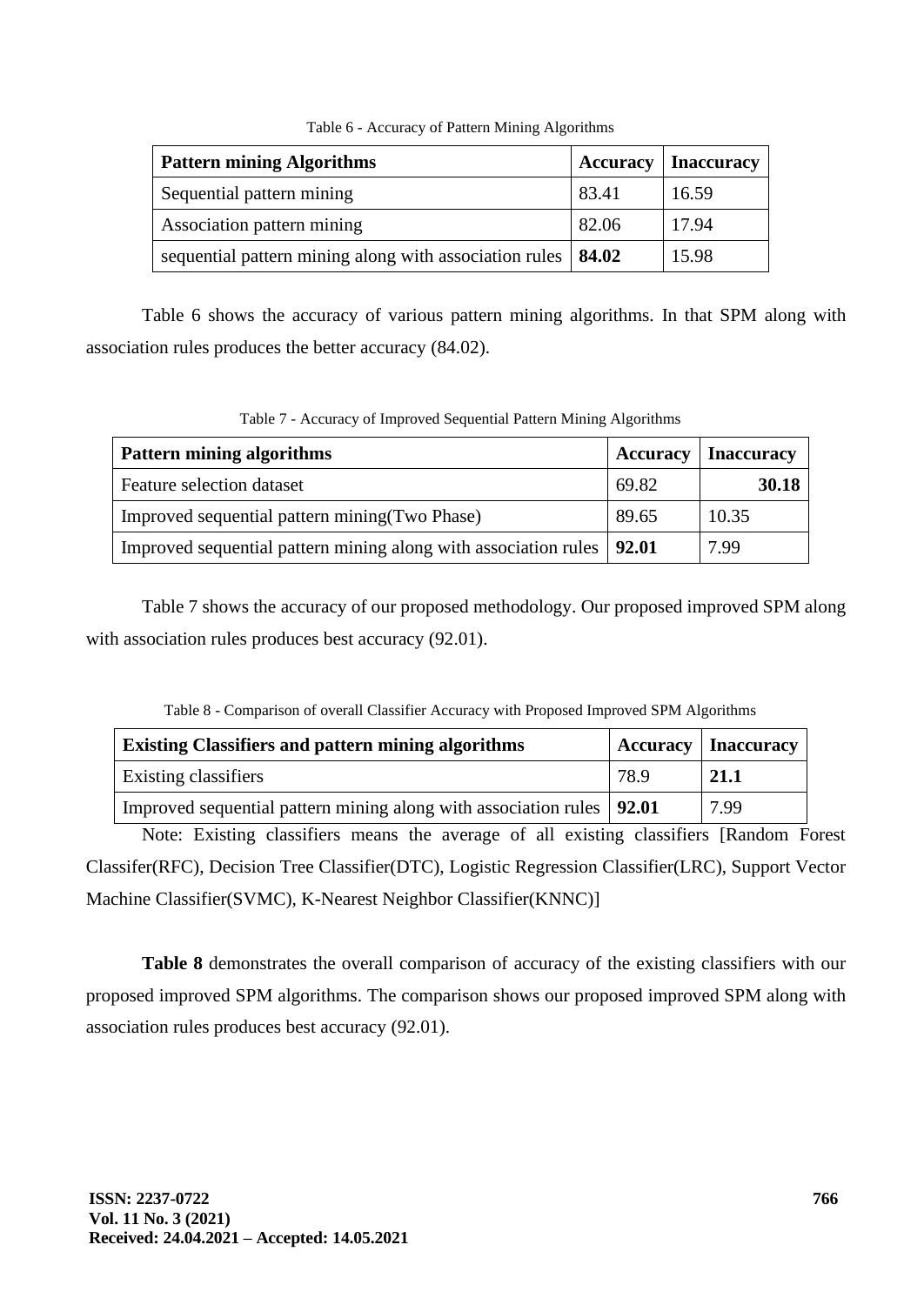

# **5. Conclusion**

In this research work, we build a clinical decision support system by use of improved sequential pattern mining along with association rules to predict cardiovascular diseases. In the existing literature survey, they used classifier to predict the disease, but it does not helpful to find the diseases at the earlier stage. Hence we applied the advancement of sequential pattern mining(SPM) ie. Improved SPM(Two phase) along with association rules has been applied to the dataset also we achieved a best accuracy when compared with existing classifiers. Our proposed SPM with ARM algorithm produces the best accuracy **92.01%** while predicting the disease. Hence our clinical decision support system diagnose and predict the disease at the earlier stage. In future work, this approach can be applied in the big data environment along with map reduce technique.

## **References**

https://www.who.int/news-room/fact-sheets/detail/cardiovasculardiseases-(cvd).

Kelly, B.B., & Fuster, V. (Eds.). (2010). *Promoting cardiovascular health in the developing world: a critical challenge to achieve global health.* National Academies Press.

Poirier, Paul, et al. "Obesity and cardiovascular disease: pathophysiology, evaluation, and effect of weight loss: an update of the 1997 American Heart Association Scientific Statement on Obesity and Heart Disease from the Obesity Committee of the Council on Nutrition, Physical Activity, and Metabolism." *Circulation* 113.6 (2006): 898-918.

Bhatnagar, Prachi, et al. "Trends in the epidemiology of cardiovascular disease in the UK." *Heart*  102.24 (2016): 1945-1952.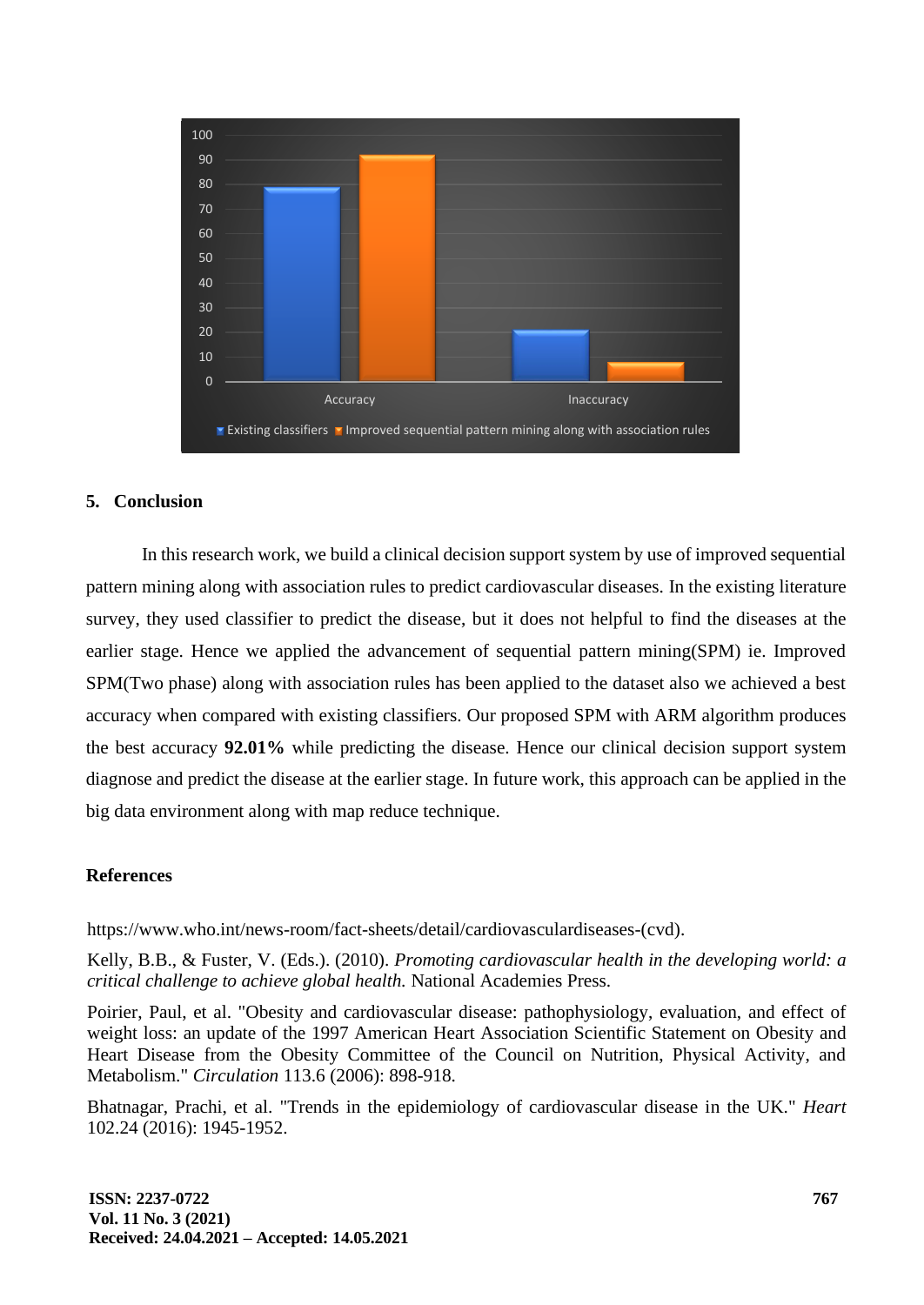Koh HC, Tan G. 2005. Data mining applications in healthcare*. Journal of Healthcare Information Management* 19(2):64-72

Ohara C, Inoue K, Kashima S, Inoue M, Akimoto K. 2013. Undiagnosed diabetes has poorer profiles for cardiovascular and metabolic markers than known diabetes: the Yuport medical checkup center study*. Diabetes Research and Clinical Practice* 101(2): e7–e10

Suka M, Odajima T, Okamoto M, Sumitani M, Nakayama T, Sugimori H. 2014. Reading comprehension of health checkup reports and health literacy in Japanese people*. Environmental Health and Preventive Medicine* 19(4):295-306

Kontio E, Airola A, Pahikkala T, Lundgren-Laine H, Junttila K, Korvenranta H, Salakoski T, Salanterä S. 2014. Predicting patient acuity from electronic patient records*. Journal of Biomedical Informatics* 51:35-40

Ou-Yang C, Agustianty S, Wang HC. 2013. Developing a data mining approach to investigate association between physician prescription and patient outcome—a study on re-hospitalization in Stevens-Johnson syndrome*. Computer Methods and Programs in Biomedicine* 112(1):84-91

Agrawal R, Srikant R. 1995. Mining sequential patterns*.* In: Proceedings of the eleventh international conference on data engineering. *Piscataway. IEEE.* 3-14

Berlingerio M, Bonchi F, Giannotti F, Turini F. 2007. Time-annotated sequences for medical data mining*. In: Seventh IEEE international conference on data mining workshops (ICDMW 2007).*  133-138

Ali R, ElHelw M, Atallah L, Lo B, Yang G-Z. 2008. Pattern mining for routine behaviour discovery in pervasive healthcare environments*.* In: 2008 ITAB 2008 *international conference on information technology and applications in biomedicine. Piscataway. IEEE.* 241-244

Chen TJ, Liu JY, Hwang SJ. 2002. Non-steroidal anti-inflammatory drug and ant acid co-prescription in Tai wan: analysis of national insurance claims*. Chinese Medical Journal* 65:588-593

Srikant R, Agrawal R. 1996. Mining sequential patterns: generalizations and performance improvements*.* In: EDBT'96 proceedings of the 5th international conference on extending database technology: advances in database technology. Berlin. Springer. 1-17

Soni J, Ansari U, Sharma D, Soni S. 2011. Predictive data mining for medical diagnosis: an overview of heart disease prediction*. International Journal of Computer Applications* 17(8):43-48

Ji Y, Ying H, Dews P, Mansour A, Tran J, Miller RE, Massanari RM. 2011. A potential causal association mining algorithm for screening adverse drug reactions in post marketing surveillance*. IEEE Transactions on Information Technology in Biomedicine* 15(3):428-437

Tai YM, Chiu HW. 2009. Comorbidity study of ADHD: applying (ARM) to national health insurance database of Taiwan*. International Journal of Medical Informatics* 78(12): e75–e83

Al Nuaimi N. 2014. Data mining approaches for predicting demand for healthcare services in Abu Dhabi*.* In: Innovations in information technology (Innovations), 2014 10th international conference on. Piscataway. IEEE. 42-47.

Batal H, Tench J, McMillan S, Adams J, Mehler PS. 2001. Predicting patient visits to an urgent care clinic using calendar variables*. Academic Emergency Medicine* 8(1):48-53.

Wong AKC, Chiu DKY. 1987. Synthesizing statistical knowledge from incomplete mixed-mode data*. IEEE Transactions on Pattern Analysis and Machine Intelligence* 9(6):796-805.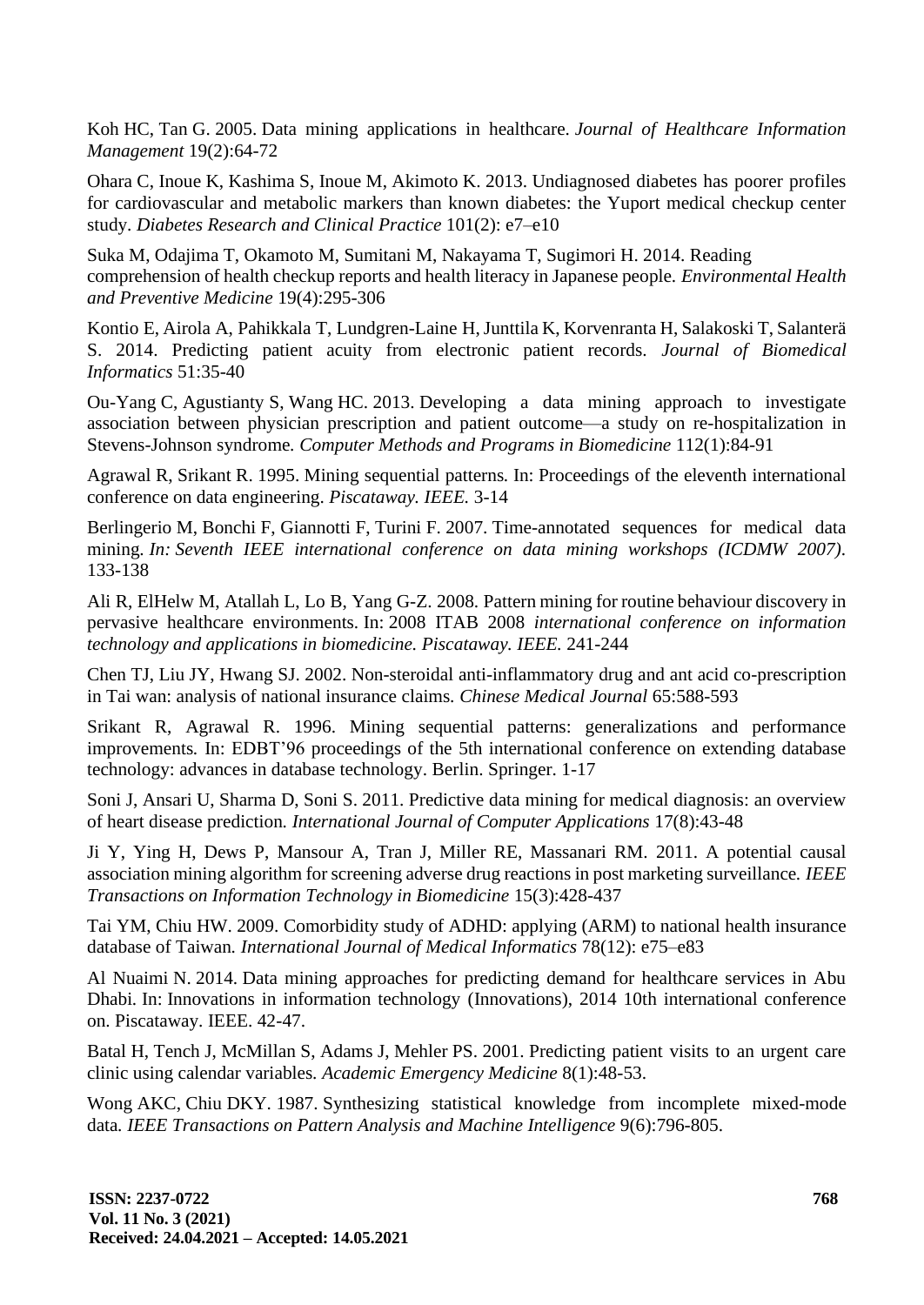Garcia S, Luengo J, Sáez JA, Lopez V, Herrera F. 2013. A survey of discretization techniques: taxonomy and empirical analysis in supervised learning*. IEEE Transactions on Knowledge and Data Engineering* 25(4):734-750

Agrawal R, Srikant R. 1995. Mining sequential patterns*.* In: Proceedings of the eleventh international conference on data engineering. Piscataway. IEEE. 3-14

Dinesh, Kumar G., et al. "Prediction of Cardiovascular Disease Using Machine Learning Algorithms." 2018 *International Conference on Current Trends towards Converging Technologies (ICCTCT). IEEE*, 2018.

Mezzatesta, Sabrina, et al. "A machine learning-based approach for predicting the outbreak of cardiovascular diseases in patients on dialysis." *Computer Methods and Programs in Biomedicine* 177 (2019): 9-15.

Terrada, Oumaima, et al. "Classification and Prediction of atherosclerosis diseases using machine learning algorithms." 2019 5<sup>th</sup> *International Conference on Optimization and Applications (ICOA).* IEEE, 2019.

Alić, Berina, Lejla Gurbeta, and Almir Badnjević. "Machine learning techniques for classification of diabetes and cardiovascular diseases." 2017 6th *Mediterranean Conference on Embedded Computing (MECO). IEEE,* 2017.

Awan, Shahid Mehmood, Muhammad Usama Riaz, and Abdul Ghaffar Khan. "Prediction of heart disease using artificial neural network." *VFAST Transactions on Software Engineering* 13.3 (2018): 102-112.

Fathalla, Karma M., et al. "Cardiovascular risk prediction based on Retinal Vessel Analysis using machine learning." 2016 *IEEE International Conference on Systems, Man, and Cybernetics (SMC). IEEE,* 2016.

Gjoreski, Martin, et al. "Chronic Heart Failure Detection from Heart Sounds Using a Stack of Machine-Learning Classifiers." 2017 *International Conference on Intelligent Environments (IE). IEEE,* 2017.

Metsker, Oleg, et al. "Dynamic mortality prediction using machine learning techniques for acute cardiovascular cases." *Procedia Computer Science* 136(2018): 351-358.

Balasubramanian, Vineeth Nallure, et al. "Support vector machine based conformal predictors for risk of complications following a coronary drug eluting stent procedure." 2009 36th *Annual Computers in Cardiology Conference (CinC). IEEE,* 2009.

Groselj, C., et al. "Machine learning improves the accuracy of coronary artery disease diagnostic methods." *Computers in Cardiology* 1997. IEEE, 1997.

Zhou, Yijiang, et al. "Machine Learning-Based Cardiovascular Event Prediction For Percutaneous Coronary Intervention." *Journal of the American College of Cardiology* 73.9 Supplement 1 (2019): 127.

Singh, Manpreet, et al. "Building a cardiovascular disease predictive model using structural equation model & fuzzy cognitive map." 2016 *IEEE International Conference on Fuzzy Systems* (FUZZ-IEEE). IEEE, 2016.

Alaa, Ahmed M., et al. "Cardiovascular disease risk prediction using automated machine learning: A prospective study of 423,604 UK Biobank participants." *PloS one* 14.5 (2019): e0213653.